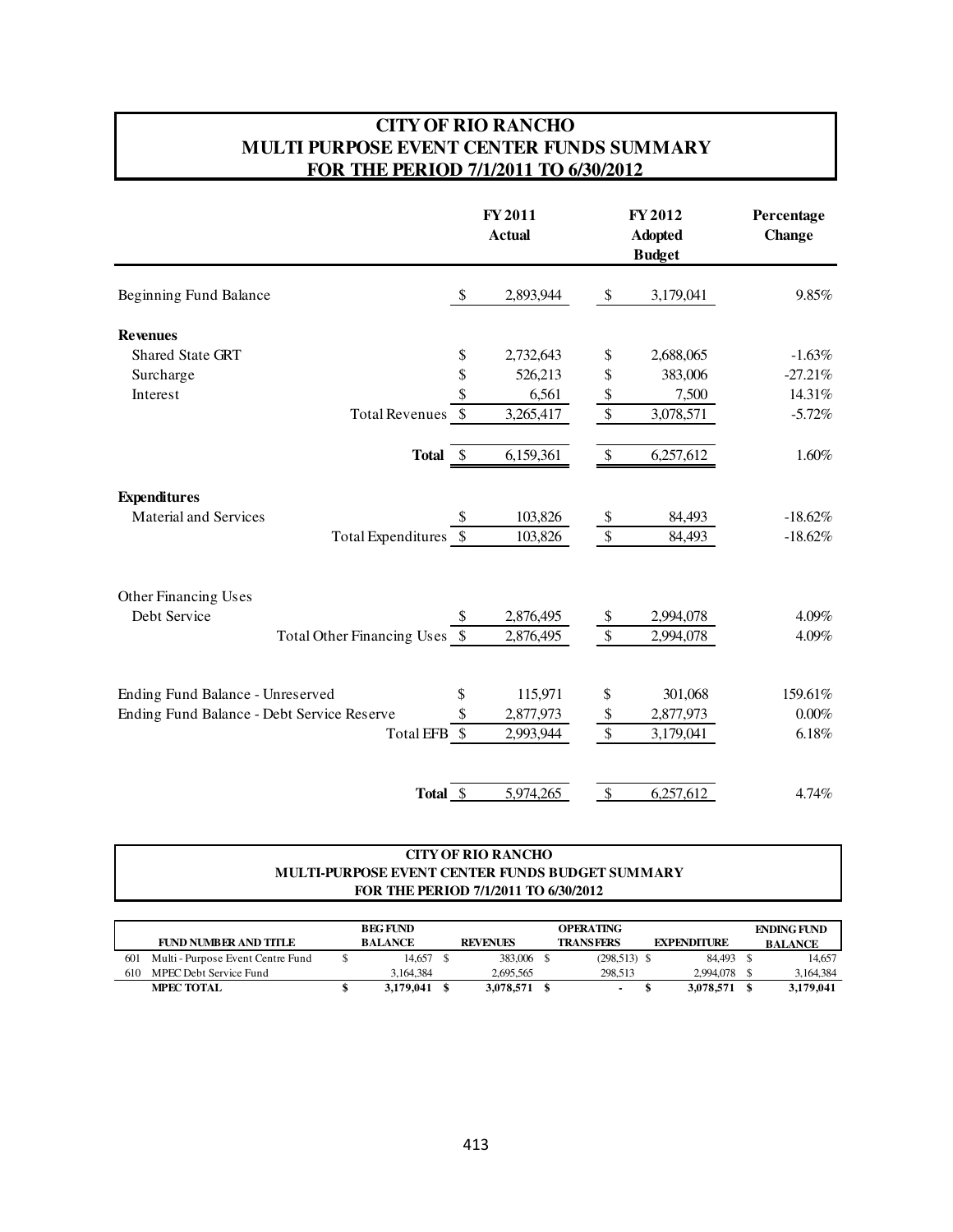THIS PAGE LEFT INTENTIONALLY BLANK

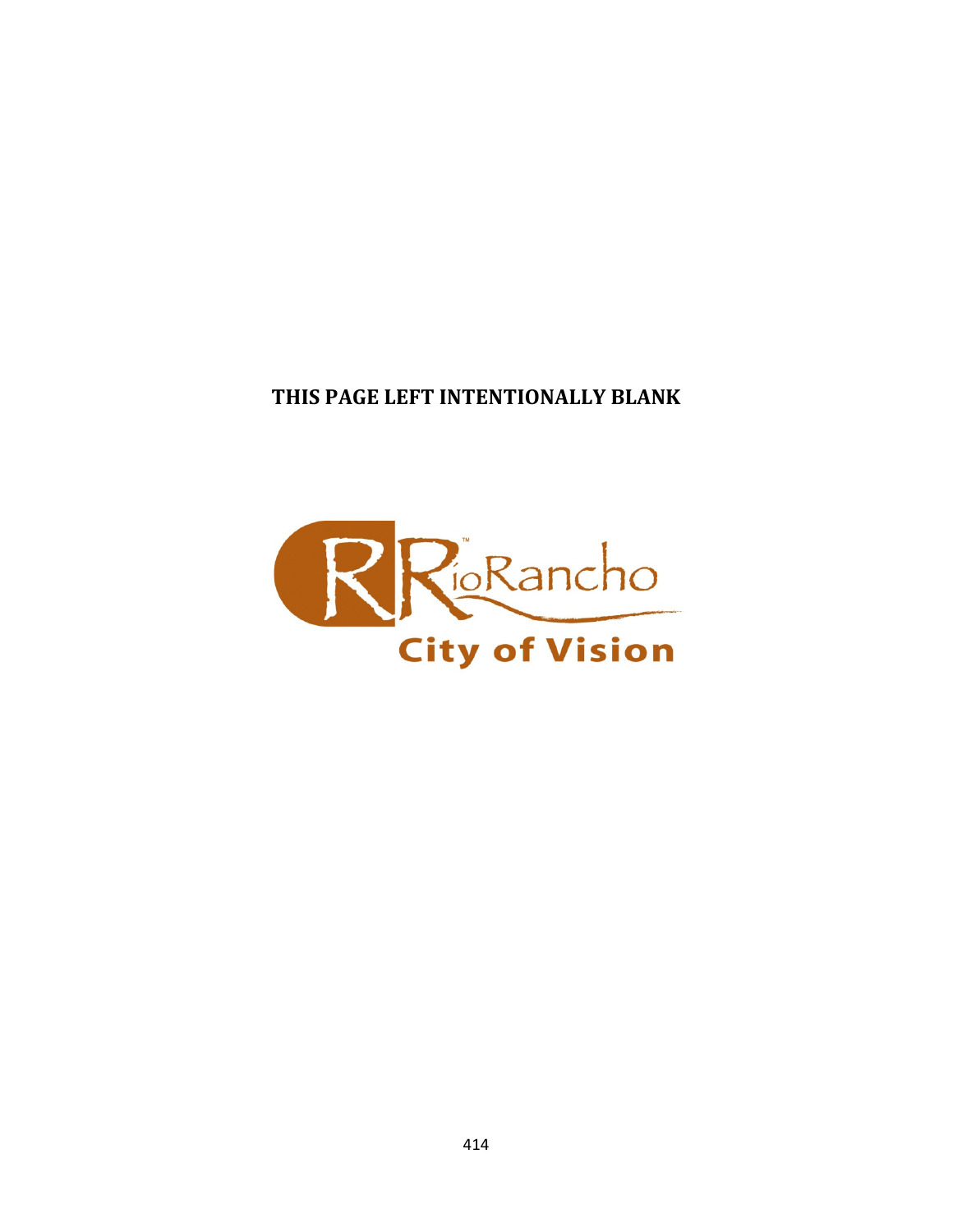# **MULTI PURPOSE EVENT CENTER FUNDS CITY OF RIO RANCHO**

|                                                       |                       | <b>Revenue Detail</b> |                       |                               |                                                                 |                                                                 |
|-------------------------------------------------------|-----------------------|-----------------------|-----------------------|-------------------------------|-----------------------------------------------------------------|-----------------------------------------------------------------|
|                                                       | <b>FY09</b><br>Actual | <b>FY10</b><br>Actual | <b>FY11</b><br>Actual | <b>FY12</b><br><b>Adopted</b> | Variance<br><b>FY12 - FY11</b><br><b>Increase</b><br>(Decrease) | $%$ Change<br><b>FY12/FY11</b><br><b>Increase</b><br>(Decrease) |
| <b>Balances and Reserves</b>                          |                       |                       |                       |                               |                                                                 |                                                                 |
| Beginning Balances                                    | \$<br>3,000,304       | \$2,908,085           | \$2,893,944           | \$3,179,041                   | 285,097<br><sup>\$</sup>                                        | $10\%$                                                          |
| <b>Intergovernmental</b><br><b>State Shared Taxes</b> | 2,000,000             | 2.474.354             | 2,732,643             | 2,688,065                     | (44,578)                                                        | $-2\%$                                                          |
| <b>Miscellaneous</b>                                  |                       |                       |                       |                               |                                                                 |                                                                 |
| Interest Income                                       | 83,192                | 5,207                 | 6,561                 | 7,500                         | 939                                                             | 14%                                                             |
| <b>Other Miscellaneous</b>                            | 1,020,000             | 480,371               | 526,213               | 383,006                       | (143,207)                                                       | $-27%$                                                          |
| <b>Total Miscellaneous Rever</b>                      | 1,103,192             | 485,578               | 532,774               | 390,506                       | (142, 268)                                                      | $-27%$                                                          |

**Total MPEC** \$ 6,103,496 \$ 5,868,017 \$ 6,159,361 \$ 6,257,612 \$ 98,251 2%

|                                    |                              |                       |               |           |     | <b>Expenditures by Object</b> |     |                               |                                                                        |                                                                 |  |
|------------------------------------|------------------------------|-----------------------|---------------|-----------|-----|-------------------------------|-----|-------------------------------|------------------------------------------------------------------------|-----------------------------------------------------------------|--|
|                                    | <b>FY09</b><br><b>Actual</b> | <b>FY10</b><br>Actual |               |           |     | <b>FY11</b><br><b>Actual</b>  |     | <b>FY12</b><br><b>Adopted</b> | <b>Variance</b><br><b>FY12 - FY11</b><br><b>Increase</b><br>(Decrease) | $%$ Change<br><b>FY12/FY11</b><br><b>Increase</b><br>(Decrease) |  |
| Materials & Services               |                              |                       |               |           |     |                               |     |                               |                                                                        |                                                                 |  |
| Contracts and Other service: \$    | 130,542                      |                       | <sup>\$</sup> | 99,421    | \$. | 103,826                       | \$. | 84,493                        | (19, 333)                                                              | $-19%$                                                          |  |
| Other Costs                        | 867,559                      |                       |               | 867,982   |     |                               |     |                               |                                                                        | $0\%$                                                           |  |
| Total Material & Services          | 998,101                      |                       |               | 967,403   |     | 103,826                       |     | 84,493                        | (19, 333)                                                              | $-19\%$                                                         |  |
| <b>Total Operating Expenditure</b> | 998,101                      |                       |               | 967,403   |     | 103,826                       |     | 84,493                        | (19, 333)                                                              | $-19%$                                                          |  |
| <b>Capital Outlay</b>              |                              |                       |               |           |     |                               |     |                               |                                                                        |                                                                 |  |
| Capital Projects                   |                              |                       |               |           |     |                               |     |                               |                                                                        | $0\%$                                                           |  |
| <b>Debt Service</b>                | 2,874,746                    |                       |               | 2,874,651 |     | 2,876,495                     |     | 2,994,078                     | 117,583                                                                | $4\%$                                                           |  |
| <b>Other Uses</b>                  |                              |                       |               |           |     |                               |     |                               |                                                                        |                                                                 |  |
| Balances & Reserves                | 2,921,750                    |                       |               | 2,881,434 |     | 2,993,944                     |     | 3,179,041                     | 185,097                                                                | 6%                                                              |  |
| <b>Total Other Uses</b>            | 2,921,750                    |                       |               | 2,881,434 |     | 2,993,944                     |     | 3,179,041                     | 185,097                                                                | 6%                                                              |  |
| <b>Total Expenditures</b>          | 6,794,597                    |                       | \$            | 6,723,488 | \$. | 5,974,265                     | \$  | 6,257,612                     | \$<br>283,347                                                          | $5\%$                                                           |  |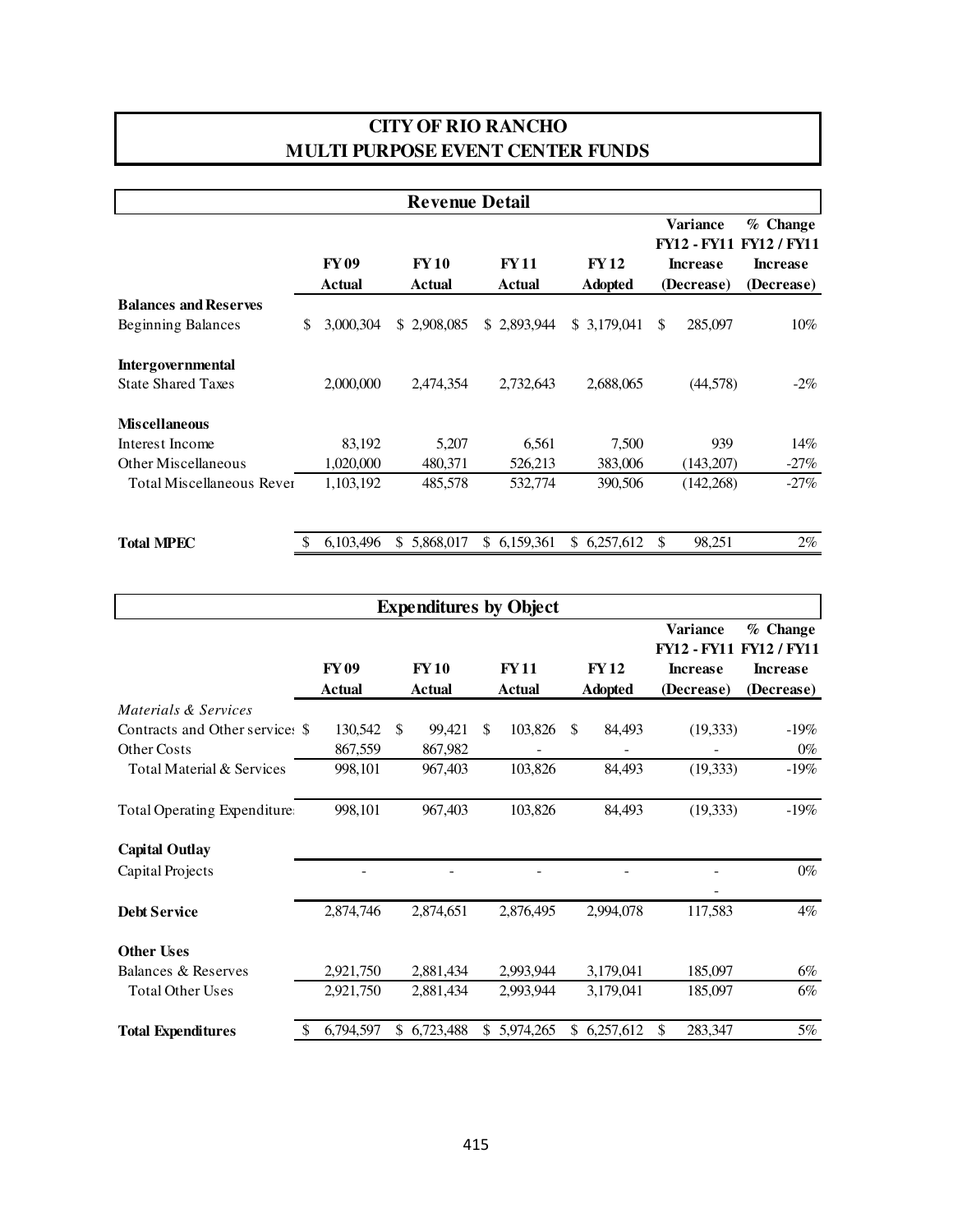# **FISCAL YEAR 2012 MULTI PURPOSE EVENT CENTER FUNDS Revenue Budget by Category**



| <b>Taxes</b>               | \$<br>2,688,065 |
|----------------------------|-----------------|
| <b>Interest Income</b>     | 7,500           |
| <b>Other Miscellaneous</b> | 383,006         |
| <b>Total Revenues</b>      | \$<br>3,078,571 |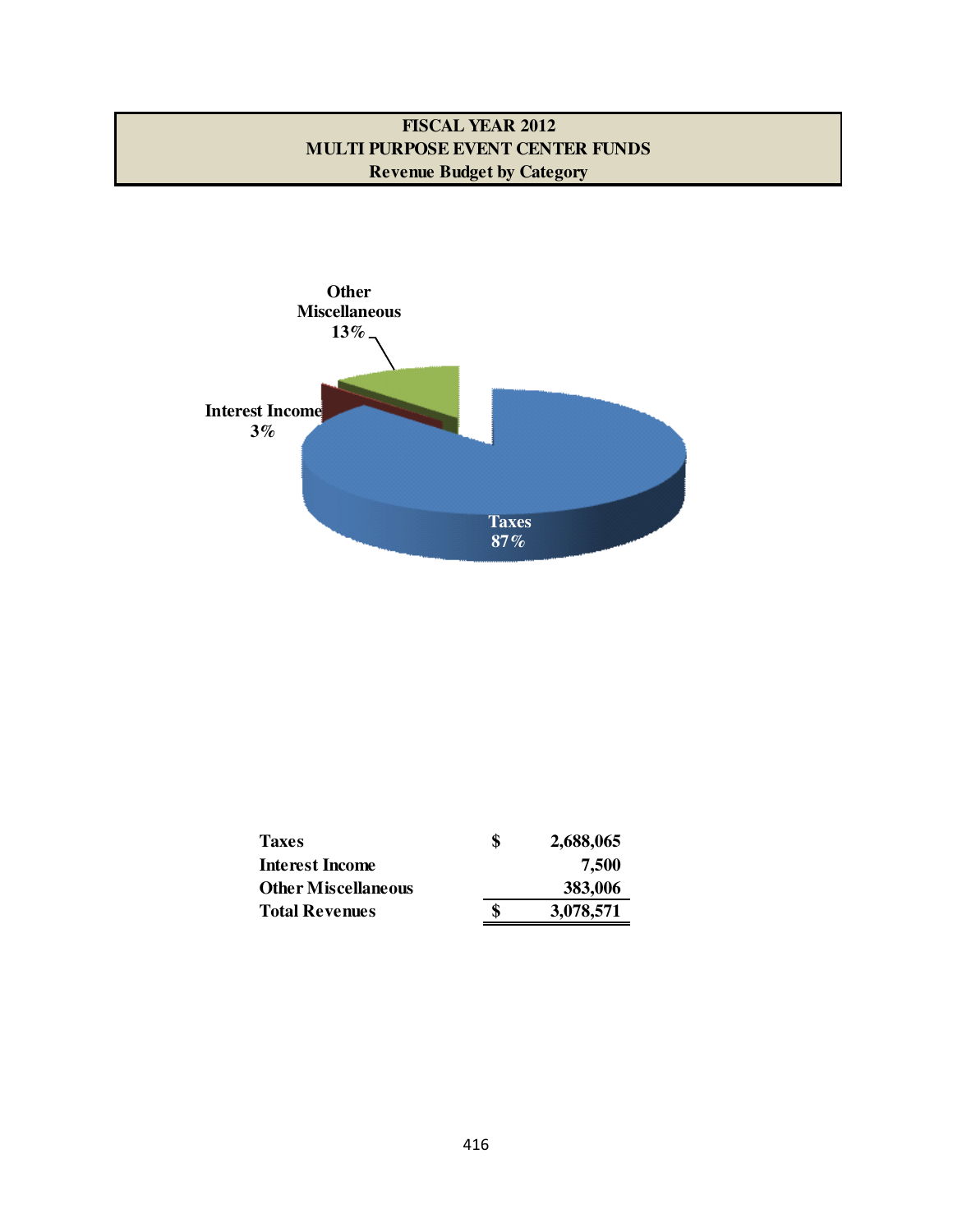### **FISCAL YEAR 2012 MULTI PURPOSE EVENT CENTER FUNDS Expenditure Budget By Category**



| <b>Material &amp; Services</b> | \$<br>84,493    |
|--------------------------------|-----------------|
| <b>Debt Service</b>            | 2,994,078       |
| <b>Total expenditures</b>      | \$<br>3,078,571 |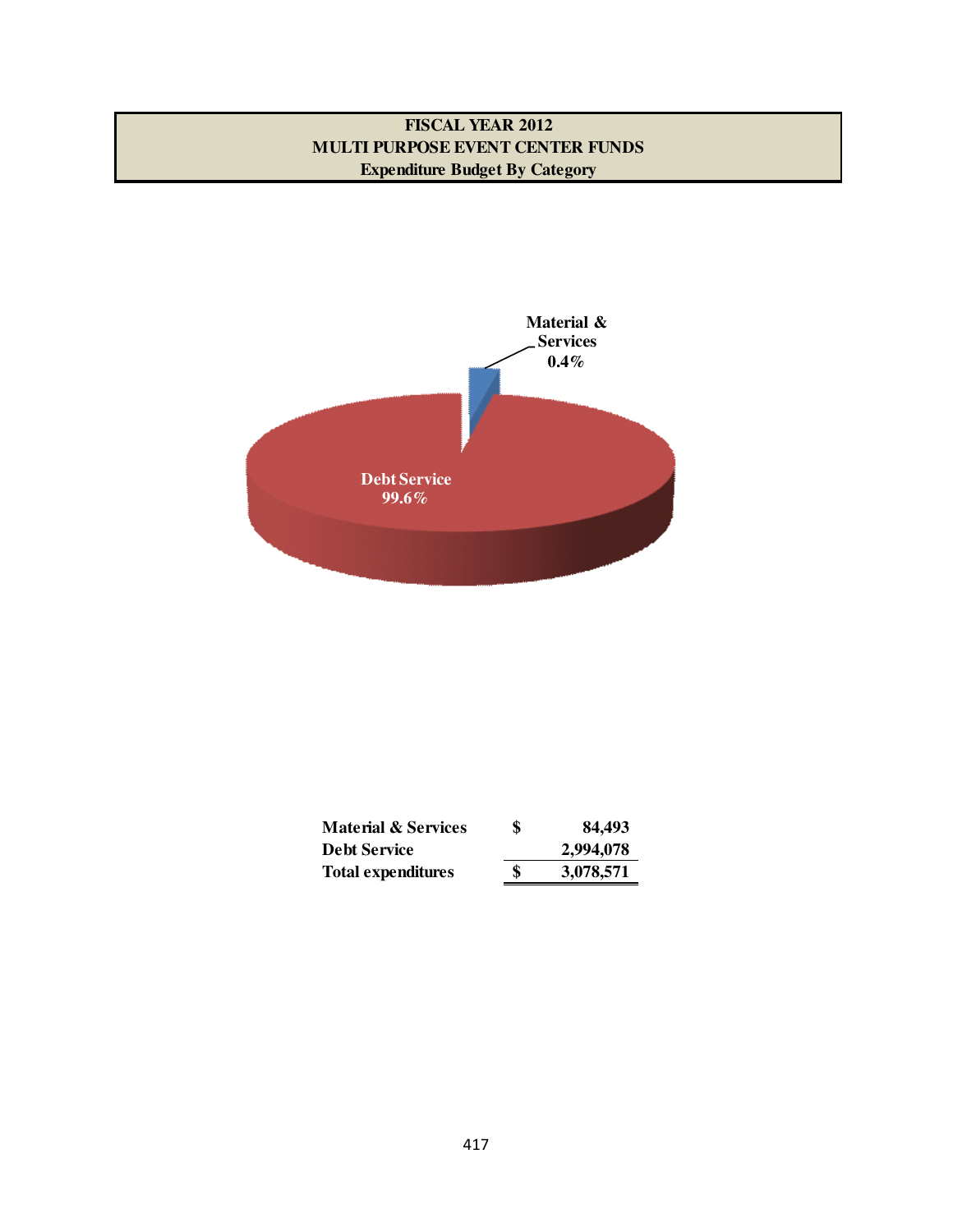| <b>MULTI - PURPOSE EVENT CENTER FUND (601)</b>                                         |               |           |               |           |               |           |               |         |        |  |  |  |
|----------------------------------------------------------------------------------------|---------------|-----------|---------------|-----------|---------------|-----------|---------------|---------|--------|--|--|--|
| To account for the surcharge fees and net revenues of the Multi - Purpose Event Center |               |           |               |           |               |           |               |         |        |  |  |  |
|                                                                                        |               |           |               |           |               |           |               |         |        |  |  |  |
|                                                                                        |               | FY 2009   |               | FY 2010   |               | FY 2011   |               | FY 2012 | $\%$   |  |  |  |
|                                                                                        |               | Actual    |               | Actual    |               | Actual    |               | Adopted | Change |  |  |  |
| Revenue                                                                                |               |           |               |           |               |           |               |         |        |  |  |  |
| <b>Beginning Fund Balance</b>                                                          | $\mathcal{S}$ | 13,584    | $\mathcal{S}$ | 1,669     | $\mathcal{S}$ | 292       | $\mathcal{S}$ | 14,657  | 4920%  |  |  |  |
| Miscellaneous                                                                          |               | 617,378   |               | 480,371   |               | 526,213   |               | 383,006 | $-27%$ |  |  |  |
| <b>Other Financing Sources</b>                                                         |               | 94,383    |               |           |               |           |               |         | $0\%$  |  |  |  |
| <b>Total Revenue</b>                                                                   | \$            | 725,345   | \$            | 482,040   | $\mathcal{S}$ | 526,505   | $\mathcal{S}$ | 397,663 | $-24%$ |  |  |  |
| <b>Expenditures</b>                                                                    |               |           |               |           |               |           |               |         |        |  |  |  |
| Material & Services                                                                    | \$            | 998,101   | $\mathcal{S}$ | 967,403   | $\mathcal{S}$ | 983,500   | $\mathcal{S}$ | 84,493  | $-91%$ |  |  |  |
| <b>Transfers</b>                                                                       |               | 593,135   |               | 382,326   |               | 408,023   |               | 298,513 | $-27%$ |  |  |  |
| <b>Fund Balance</b>                                                                    |               | 13,584    |               | 1,669     |               | 100,292   |               | 14,657  | $-85%$ |  |  |  |
| <b>Total Expenditures</b>                                                              | \$            | 1,604,820 |               | 1,351,398 | \$            | 1,491,815 | <sup>\$</sup> | 397,663 | $-73%$ |  |  |  |

Expenditures

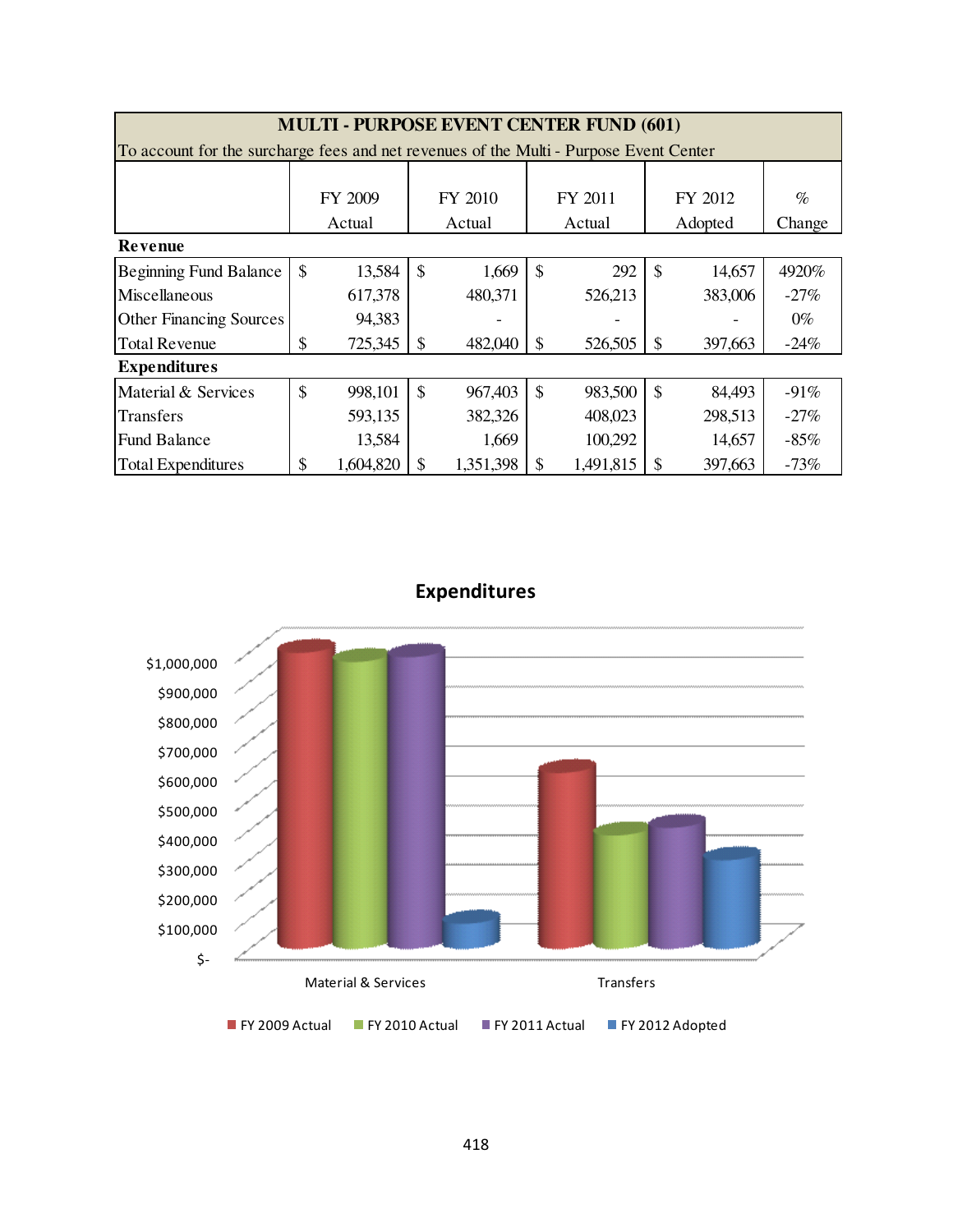| <b>MULTI - PURPOSE EVENT CENTER FUND (602)</b>                |    |           |               |         |               |         |               |         |        |  |  |  |
|---------------------------------------------------------------|----|-----------|---------------|---------|---------------|---------|---------------|---------|--------|--|--|--|
| To account for operations of the Multi - Purpose Event Center |    |           |               |         |               |         |               |         |        |  |  |  |
|                                                               |    |           |               |         |               |         |               |         |        |  |  |  |
|                                                               |    | FY 2009   |               | FY 2010 |               | FY 2011 |               | FY 2012 | $\%$   |  |  |  |
|                                                               |    | Actual    |               | Actual  | Actual        |         |               | Adopted | Change |  |  |  |
| <b>Revenue</b>                                                |    |           |               |         |               |         |               |         |        |  |  |  |
| Miscellaneous                                                 | \$ | 632,552   | \$            |         | \$            |         | $\mathcal{S}$ |         | $0\%$  |  |  |  |
| <b>Other Financing Sources</b>                                |    | 476,392   |               |         |               |         |               |         | $0\%$  |  |  |  |
| <b>Total Revenue</b>                                          | \$ | 1,108,944 |               |         | \$            |         | S             |         | $0\%$  |  |  |  |
| <b>Expenditures</b>                                           |    |           |               |         |               |         |               |         |        |  |  |  |
| <b>Personal Services</b>                                      | \$ | 262,789   | $\mathcal{S}$ |         | $\mathcal{S}$ |         | $\mathcal{S}$ |         | $0\%$  |  |  |  |
| Material & Services                                           |    | 751,771.0 |               |         |               |         |               |         | $0\%$  |  |  |  |
| <b>Transfers</b>                                              |    | 94,383    |               |         |               |         |               |         | $0\%$  |  |  |  |
| <b>Total Expenditures</b>                                     | \$ | 1,108,943 |               |         | S             |         |               |         | $0\%$  |  |  |  |



Expenditures